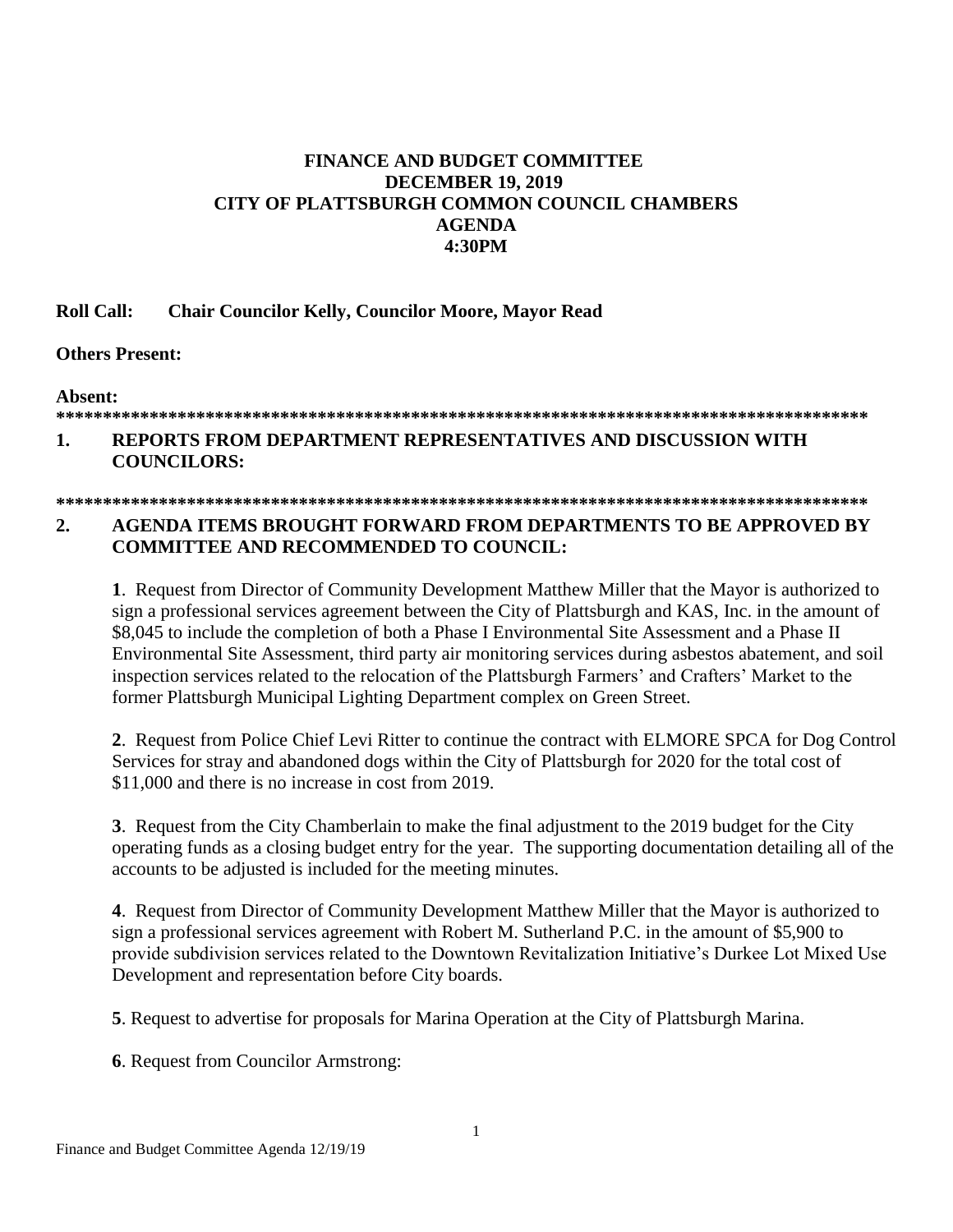WHEREAS, according to the US Department of Energy, idling for more than 10 seconds uses more fuel and produces more emissions that contribute to smog and climate change than stopping and restarting your engine does. About half of that is attributable to personal vehicles, which generate around 30 million tons of CO2 every year just by idling.

WHEREAS, less idling time is good for the environment because it reduces air pollution and noise while improving fuel economy. Less idling time also saves money for diesel operators and consumers and contributes to a cleaner atmosphere.

RESOLVED: In accordance with the request therefore the Common Council approves adopting City of Plattsburgh Anti-Idling Policy for City-Owned Heavy Duty Vehicles. The entire text of which has been distributed to and read by the members of the Common Council, is hereby enacted without the reading thereof and a copy of said policy is made part of the minutes of this meeting.

RESOLVED: In accordance with the request therefore the Common Council approves adopting City of Plattsburgh Anti-Idling Policy for City-Owned Passenger Vehicles. The entire text of which has been distributed to and read by the members of the Common Council, is hereby enacted without the reading thereof and a copy of said policy is made part of the minutes of this meeting.

**7**. Request from Councilor Armstrong:

 WHEREAS, the City of Plattsburgh's goal is to expand sustainability practices. Working toward carbon neutrality is a stated goal and the reason the city is participating in the NYS Climate Smart Communities program.

WHEREAS, recycling reduces waste and disposal costs.

WHEREAS, recycling diverts waste from landfills, helping Clinton County conserve our limited landfill space. Recycling saves natural resources and energy. It helps to reduce greenhouse gas emissions from landfills and power generation.

WHEREAS, "Greening" city operations and events creates a positive image and enhances the event profile.

RESOLVED: In accordance with the request therefore the Common Council approves adopting City of Plattsburgh Recycling Policy for Government Buildings. The entire text of which has been distributed to and read by the members of the Common Council, is hereby enacted without the reading thereof and a copy of said policy is made part of the minutes of this meeting

RESOLVED: In accordance with the request therefore the Common Council approves adopting City of Plattsburgh Recycling Policy for Public Events. The entire text of which has been distributed to and read by the members of the Common Council, is hereby enacted without the reading thereof and a copy of said policy is made part of the minutes of this meeting.

.